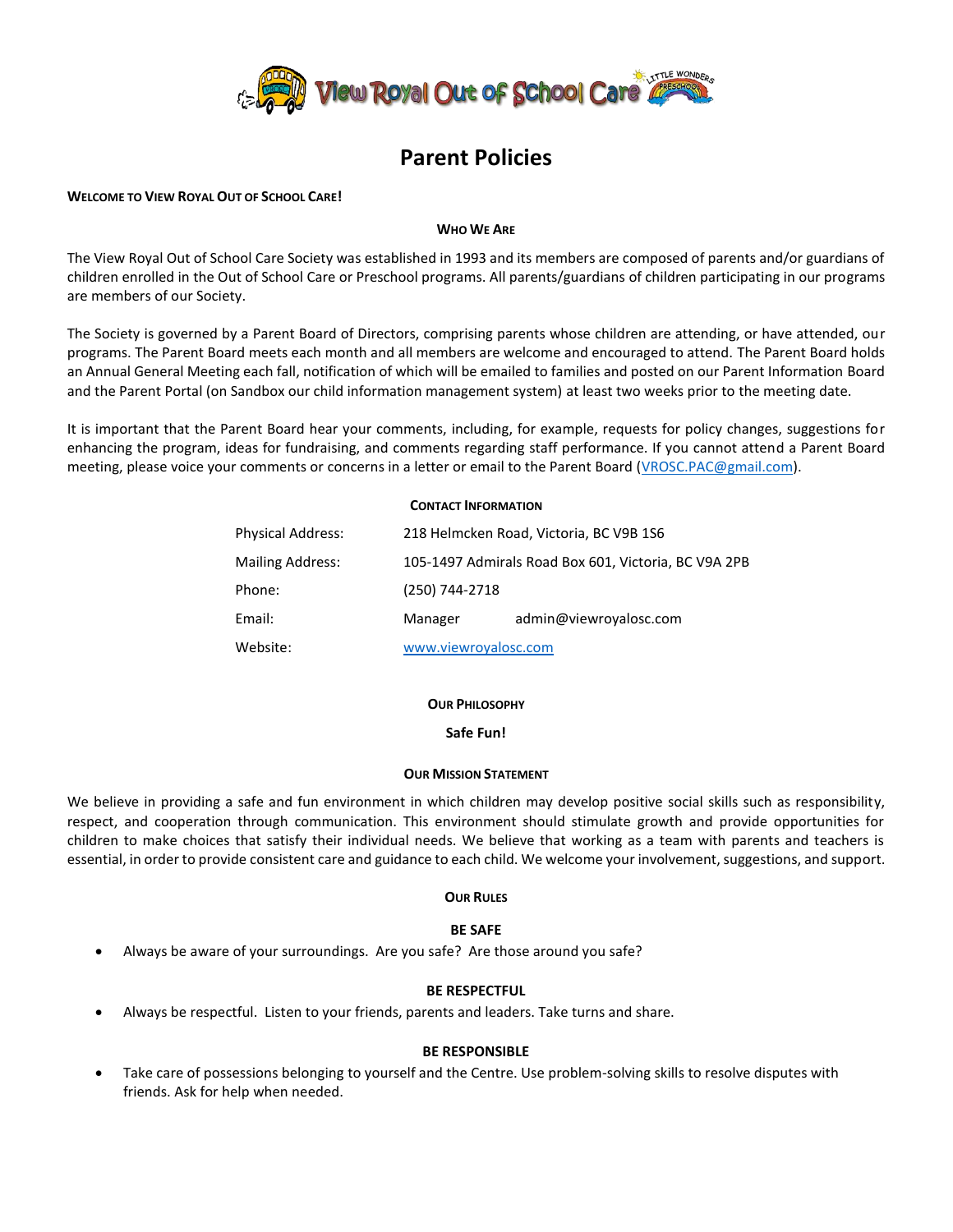| <b>PROGRAM CALENDAR</b>                                 | 3 |
|---------------------------------------------------------|---|
| PROGRAM INFORMATION AND HOURS OF OPERATION              | 3 |
| PROFESSIONAL DEVELOPMENT DAYS, SPRING AND WINTER BREAKS | 3 |
| REGISTRATION                                            | 3 |
| <b>PROBATIONARY PERIOD</b>                              | 3 |
| <b>UPDATING OF PERSONAL INFORMATION</b>                 | 3 |
| <b>CARE PLANS</b>                                       | 4 |
| <b>PARENT INFORMATION BOARD</b>                         | 4 |
| <b>MONTHLY FEES</b>                                     | 4 |
| <b>CALCULATION OF FEES</b>                              | 4 |
| <b>REFUNDS</b>                                          | 4 |
| <b>TAX RECEIPTS</b>                                     | 4 |
| <b>GOVERNMENT SUBSIDIZED FEES</b>                       | 5 |
| BEFORE SCHOOL CARE SIGN IN AND DISMISSAL                | 5 |
| AFTER SCHOOL CARE SIGN IN                               | 5 |
| SIGN OUT PROCEDURES AND RELEASE OF A CHILD              | 5 |
| LATE PICK-UP PROCEDURE                                  | 5 |
| <b>MISSING CHILD PROCEDURE</b>                          | 5 |
| <b>CUSTODY AND SEPARATION AGREEMENTS</b>                | 6 |
| <b>FINES AND PENALTIES</b>                              | 6 |
| LATE PICK-UP FEES                                       | 6 |
| <b>LATE PAYMENT FEES</b>                                | 6 |
| <b>CHILD ABSENCES</b>                                   | 6 |
| <b>WITHDRAWING YOUR CHILD FROM THE PROGRAM</b>          | 6 |
| <b>TERMINATION OF SERVICES</b>                          | 7 |
| <b>MEDICAL INFORMATION</b>                              | 7 |
| <b>MEDICATION</b>                                       | 7 |
| <b>ILLNESS</b>                                          | 7 |
| <b>ACCIDENTS OR INJURIES</b>                            | 7 |
| <b>DISCIPLINE POLICY</b>                                | 7 |
| <b>CHILD ABUSE</b>                                      | 8 |
| <b>SMOKING AND SCENTS</b>                               | 8 |
| <b>SUSPECTED IMPAIRMENT</b>                             | 8 |
| <b>FOOD AND DRINKS</b>                                  | 8 |
| PERSONAL TOYS AND ITEMS                                 | 8 |
| <b>SCREEN TIME</b>                                      | 8 |
| <b>OUTDOOR PLAY</b>                                     | 9 |
| <b>HOMEWORK</b>                                         | 9 |
| <b>STAFF-PARENT CONTACT OUTSIDE CENTRE HOURS</b>        | 9 |
| <b>SCHOOL CLOSURES (WEATHER/STRIKE)</b>                 | 9 |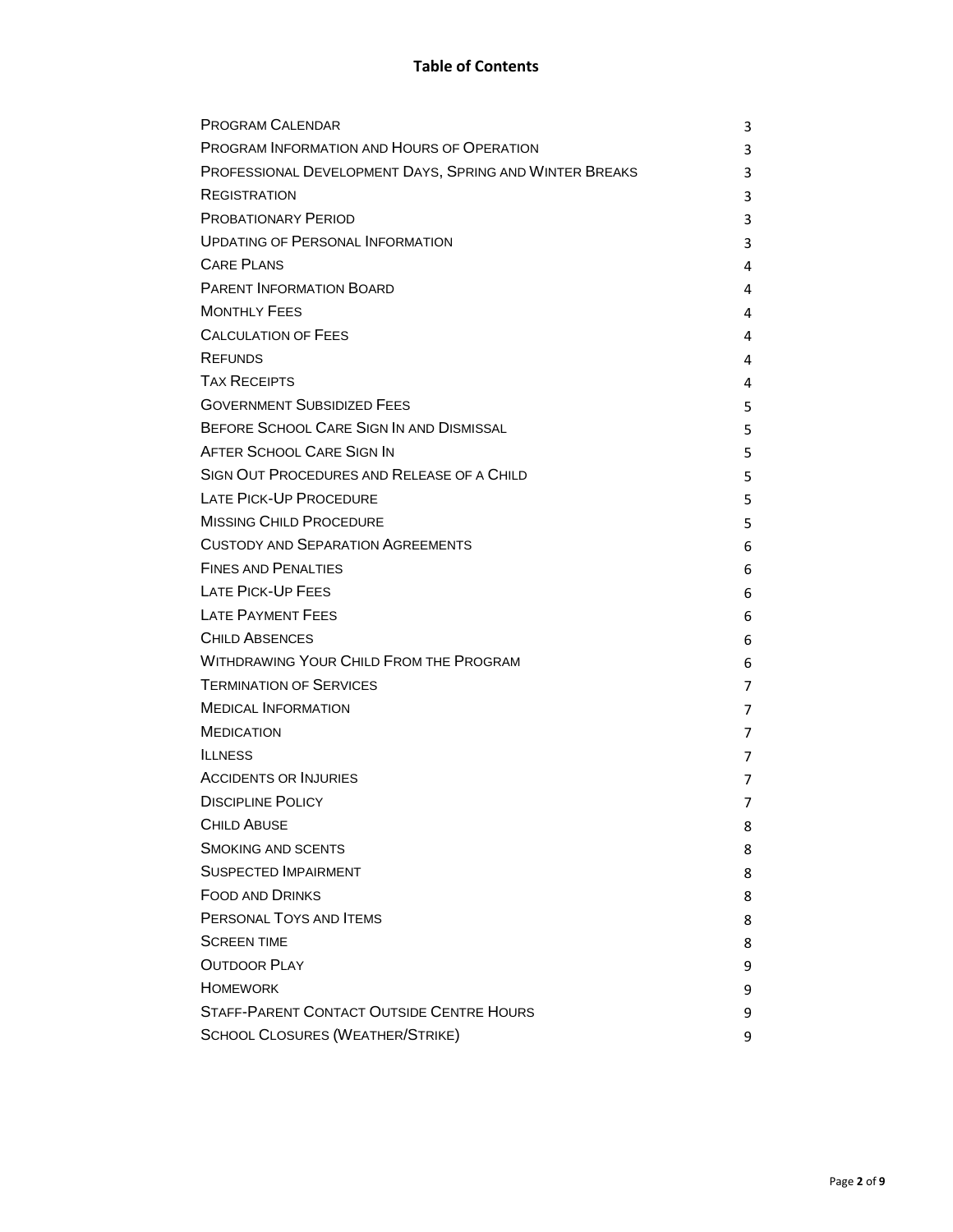# **Program Calendar**

We operate Monday to Friday throughout the school year, including most non-instructional days, with the following exceptions:

| New Year's Day  | Family Day    | Good Friday       |
|-----------------|---------------|-------------------|
| Easter Monday   | Victoria Day  | Canada Day        |
| <b>BC Day</b>   | Labour Dav    | Thanksgiving      |
| Remembrance Day | Christmas Day | <b>Boxing Day</b> |

We will be closed during the last week of August for annual maintenance and from December 24<sup>th</sup> up to and including January  $1<sup>st</sup>$ . Programs also may be closed on other days, if necessary (i.e., for repairs, cleaning, staff development, etc.).

# **Program Information**

We offer both Before School Care and After School Care programs for children enrolled at View Royal Elementary School. Families may register for one or both of these programs; spaces permitting.

Part-time and drop-in care will only be available if space permits. Please see our Management Team for more information.

# **Hours of Operation Before School: 7:15 am until school commencement After School: School dismissal until 5:45 pm Professional Development days, Winter and Spring Break:**  *7:30 am to 5:30 pm NOTE: For families with children attending Kindergarten,*

*our understanding is that the school offers gradual entry for the first week of school and that children may not be required to attend each day the first week. Please note that we may not offer full day care throughout the day during the first week of school.* 

# **Professional Development (Pro day) Days Spring and Winter Breaks**

We offer full day care during Pro Days as well as Spring and Winter Breaks. Both Spring and Winter Break camps are open to children not enrolled in our Before or After School Care programs. Notices will be posted on Sandbox and our website [\(www.viewroyalosc.com\)](http://www.viewroyalosc.com/) reminding families of the registration dates. Registration will then be completed via Sandbox. Note that the Society may not operate if there are not enough registrants for a given day. Upon the closing of the sign-up period, you will be advised via the Parent Portal as to whether you have a space or are on our waitlist. Should we not have enough enrollment to run our staff will notify those that have request space of our decision not to run.

Once you have been notified that your child is registered for the aforementioned full days of care, you will be billed accordingly. Should you wish to cancel your space, you will be responsible for fees unless another child registers and takes your child's space.

# **CONFIDENTIALITY**

All staff and Parent Board members are to ensure the protection and privacy of personal information received from parents/guardians and children. We will collect only that information necessary for the delivery of services, and information will be treated as confidential and securely stored to ensure privacy. No information will be released without first receiving permission from the parent/guardian, unless required by law (reporting abuse, legal investigations, etc.), during medical emergencies, or when necessary to collect debt.

# **Registration**

There will be a notice posted at the Centre, the Newsfeed on Sandbox and on our website, indicating when registration will open for the upcoming school year.

We give families whose children are currently enrolled in our programs as well as siblings of currently-enrolled children opportunities to register prior to new children. It is your responsibility to register your child within this advanced window, if applicable.

In the event that all program spaces are filled, those families wishing to register will be placed on a wait list. In order to be considered registered for the upcoming school year, you must submit the following:

- 1. Completed registration form and supporting documents
- 2. Registration fee
- 3. Pre-Authorized Debit forms, if applicable
- 4. Affordable Child Care Benefit (formerly Subsidy) authorization, if applicable

# **Probationary Period**

Each new child is accepted on a 60-day probationary period. We will make every effort to work with each family and child; however, if a child demonstrates an inability to participate in the regular daily program, we may be required to contact their family and request immediate pick-up. If we feel that our program is unable to meet the needs of your child at any time during this period, we may terminate your child's space in our program.

# **Updating of Personal Information**

It is *IMPERATIVE* that the program be notified of any changes to your home or work phone number, address, allergies, custodial arrangements, authorized pick-up persons and emergency contacts, as well as any other changes that may affect your child. As a Parent/Guardian, you can update this information when it is convenient to you via the Parent Portal on Sandbox. It would also be beneficial if you would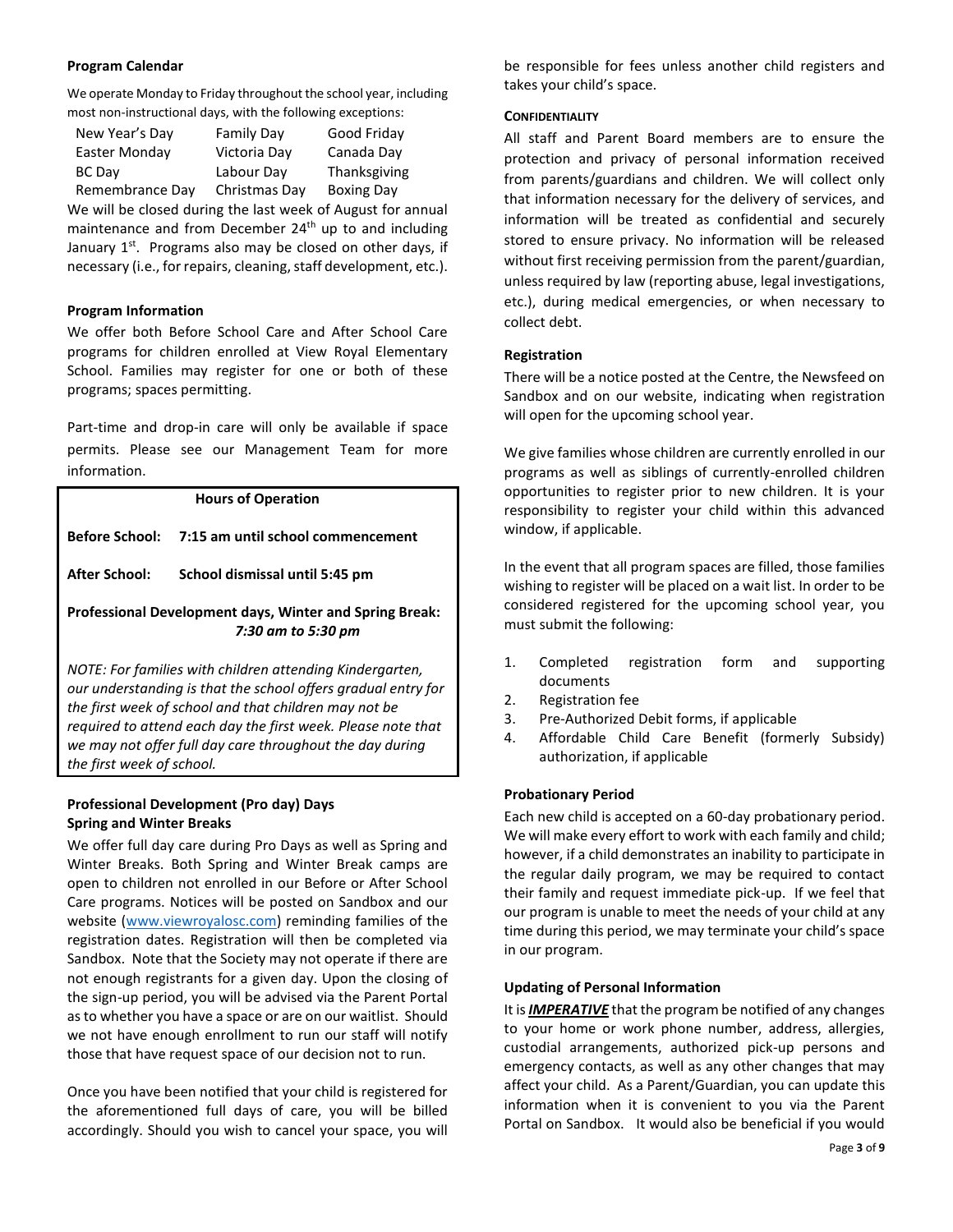notify the program of any situation that may affect your child's behavior or wellbeing (i.e., separation/divorce, death, difficulties in school, etc.). The utmost confidentiality will be maintained.

# **Care Plans**

As a licensing requirement, Care Plans must be created if your child requires extra support or has specific needs that may affect participation in the program. These needs or conditions may involve dietary restrictions, allergies, medications, behavioral considerations, physical or behavioral diagnoses, physical restrictions, etc.

Parents of a child with any of the needs or conditions listed above **must disclose and discuss** their child's needs with the Team Leads and/or Manager prior to enrolment. *Failure to do so may result in termination of services.* 

Once your child's care needs are brought to the attention of staff and management, we will work with families to create a Care Plan. A printed draft of the Care Plan will be given or emailed to you, as parent/guardian. You will have one week to request any changes. The final document will be presented to you to be signed and returned within a specified time period, usually one week. If the document has not been received within this period, either the Team Leads or Manager will contact you and advise you that your child will not be permitted to attend until the document is duly signed and returned.

# **Parent Information Board**

While we primarily use the Parent Portal on Sandbox to keep our families informed about Centre happenings, we also post a paper copy of the Parent Information Boards in the Main Centre and in Room 20. It is your responsibility to ensure that you read this information as it is posted. Should you have any questions or concerns, we invite to you to contact the staff or Management Team.

# **Monthly Fees**

Monthly fees are due on or before the  $1<sup>st</sup>$  day of each month. We offer the following payment options for your convenience. See our website for the current year fees <http://viewroyalosc.com/fees/>

- **Pre-Authorized Debit (PAD)** With your completed authorization form (PAD), we will debit your account automatically on the  $1<sup>st</sup>$  of each month. Should you wish to make a change regarding your PAD, we require notification prior to the  $20<sup>th</sup>$  of the month. Requests received after the 20<sup>th</sup> may not be activated until the following month.
- **e-Transfers**  payments are due on or before the 1st of the month, even if the first falls on a weekend.
- Your question should be: where are you?
- Answer: viewroyal
- Send to **[admin@viewroyalosc.com](mailto:admin@viewroyalosc.com)**

You will be able to view your monthly statement (invoices and payments) online via Sandbox whenever it is convenient for you.

Fees for extra hours of care on Pro D Days, as well as, during Winter and Spring Break will be billed to you and are due and payable by the  $1<sup>st</sup>$  of the month, unless otherwise indicated.

The Parent Board monitors all accounts on a monthly basis: failure to keep your account current could result in the loss of your space in the program.

We do not accept credit cards, personal cheques, or cash payments**.** 

# **CALCULATION OF FEES**

Monthly fees are based on the average number of school days per month. Regardless of the number of school days in a given month, the monthly fee remains the same. Discounts and/or pro-rated fees are not applied during months in which there are a fewer number of school days.

Please note that Pro D Days as well as Spring and Winter Break camp days are not included in your monthly fee calculation.

# **REFUNDS**

Should your child be absent from the program due to illness, holiday, strike, weather, withdrawal without a month's notice, etc., refunds or reimbursements will not be granted.

Should we discharge your child without notice, you will be reimbursed any balance of fees paid for that month, based on the date your child was discharged.

If, at the end of the school year, your account has a credit balance, you have the options of receiving a refund or of using the credit toward Summer Camp or the following year's Out of School Care fees.

In the event that you give notice to the Society for your space and your account has a credit, we will forward you a refund cheque.

# **TAX RECEIPTS**

Beginning in 2019, tax receipts will be available from the Parent Portal on Sandbox and are the responsibility of the family to print for their records. There is no fee or additional cost to reprint. Requests for receipts issued prior to the 2018 taxation year will be made available to you at a cost of \$25.00 per request.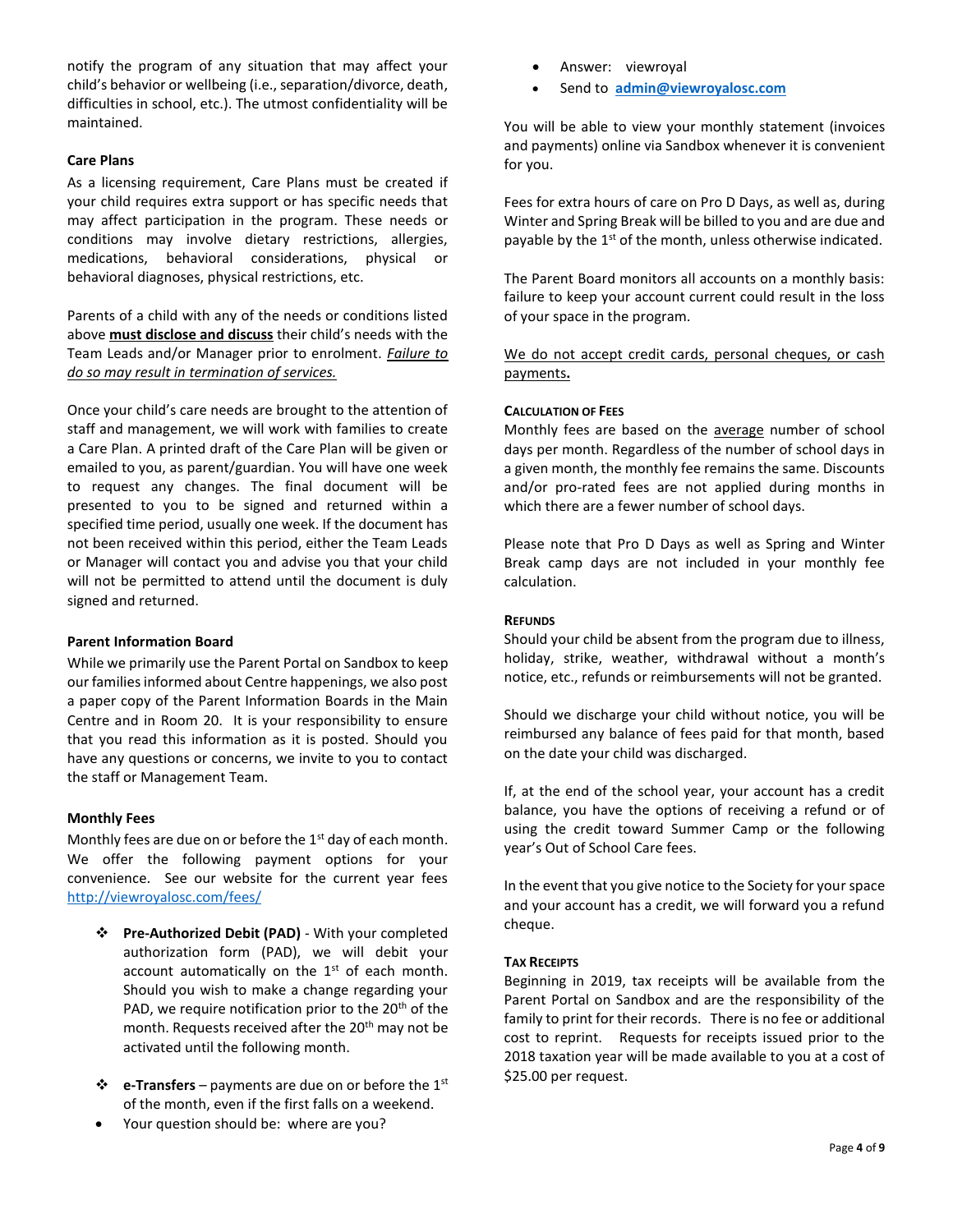# **GOVERNMENT SUBSIDIZED FEES (AFFORDABLE CHILD CARE BENEFITS – FORMERLY SUBSIDY)**

All families are encouraged to visit the Affordable Child Care Benefit website and use the 'Online Estimator' to see if you qualify for funding. It takes 5 minutes to check and we suggest that everyone check this. Once you determine if you qualify, you can then make your application with the Ministry on the same site (click 'get ready to apply'). You will require a caregiver's form which we can complete for you within 24 hours.

[https://www2.gov.bc.ca/gov/content/family-social](https://www2.gov.bc.ca/gov/content/family-social-supports/caring-for-young-children/child-care-funding/child-care-benefit)[supports/caring-for-young-children/child-care](https://www2.gov.bc.ca/gov/content/family-social-supports/caring-for-young-children/child-care-funding/child-care-benefit)[funding/child-care-benefit](https://www2.gov.bc.ca/gov/content/family-social-supports/caring-for-young-children/child-care-funding/child-care-benefit)

All families are responsible for payment of the first month's fees, unless you can supply us with your approved funding authorization indicating View Royal Out of School Care Society as the Caregiver. Once we receive your authorization, we will send in our claim and your account will show a credit, which will be used towards your parent portion.

Once your monthly funding amount has been determined, it will be entered into your billing information on Sandbox so that you can see what your monthly parent portion is each month.

Please note that we do NOT send reminders, as renewals are the responsibility of parents/guardians.

# **BEFORE SCHOOL CARE SIGN IN AND DISMISSAL**

Each child must be signed in by a parent/guardian. When the school bell rings, children attending Kindergarten and Grade 1 are walked to school by a staff member and children in Grades 2-5 are dismissed and are responsible for arriving at school on their own.

# **AFTER SCHOOL CARE SIGN IN**

Kindergarten and Grade 1 students are picked up from school by one of our staff and escorted to the Centre. Students in Grades 2- 5 are responsible for arriving at the Centre on their own.

All children are to arrive in their program rooms no later than 2:50 pm for sign in. If a child has not signed in by 2:50 pm, the following will occur:

- A staff member will contact the school to confirm with the office that the child was in attendance that day.
- Staff will speak with teachers and search the school and perimeter of the buildings, including the field, playground, and parking lot.
- If the child has not been located, staff will attempt to contact the child's parents/guardians. If parents/ guardians cannot be reached, we will call the persons listed on the Emergency Contact form.
- Should parents/guardians and Emergency Contact persons not be reachable or if they cannot verify the

whereabouts of the child, we will contact the RCMP and a full search will be launched.

# **SIGN OUT PROCEDURES AND RELEASE OF A CHILD**

- Children will only be released from the Centre into the care of their parents/guardians or an adult at least 19 years of age specified on the Authorized Pick-Up list.
- All authorized pick-ups will be required to sign out through our 'TimeClock" on Sandbox. Each person will have a 4 number pin unique to them.
- At any time, should you wish to add/remove a person to/from the Authorized Pick-Up list, you can update your information via the Parent Portal. No verbal requests will be accepted.
- In giving someone permission to be an 'Authorized Pick Up' they can without notification to you, pick your child up at any time.

*Please be sure to advise those persons authorized to pick up your child that we will not release your child into their care unless they can produce photo identification.*

# **LATE PICK-UP PROCEDURE**

If we have not had contact with you by 5:45 pm regarding the pick-up of your child, our staff will attempt to call parents/guardians and other listed Emergency Contacts. In the event of an unexpected delay (e.g., flat tire), please call the Centre to notify staff as soon as possible.

If, 30 minutes after closing, we have not been able to contact someone on the Authorized Pick-Up/Emergency Contact list to pick up your child, we will call Emergency Day-Care Services, which will take the child into their custody until a parent/guardian is located. A note will be left at the Centre stating where the child may be picked up.

# **MISSING CHILD PROCEDURE**

In the event that a child goes missing from the Centre, staff will act in accordance with the following procedure:

- Search the Centre
- Search the perimeter of the building, including the field and parking lot
- Search the school, talk with teachers, and check the office
- If the child has not been located, the child's parents/ guardians will be called. If parents/guardians cannot be reached, staff will attempt to contact a person on the Emergency Contact list.
- Should parents/guardians and Emergency Contact persons not be reached or cannot verify the whereabouts of the child, we will contact the RCMP and a full search will be launched.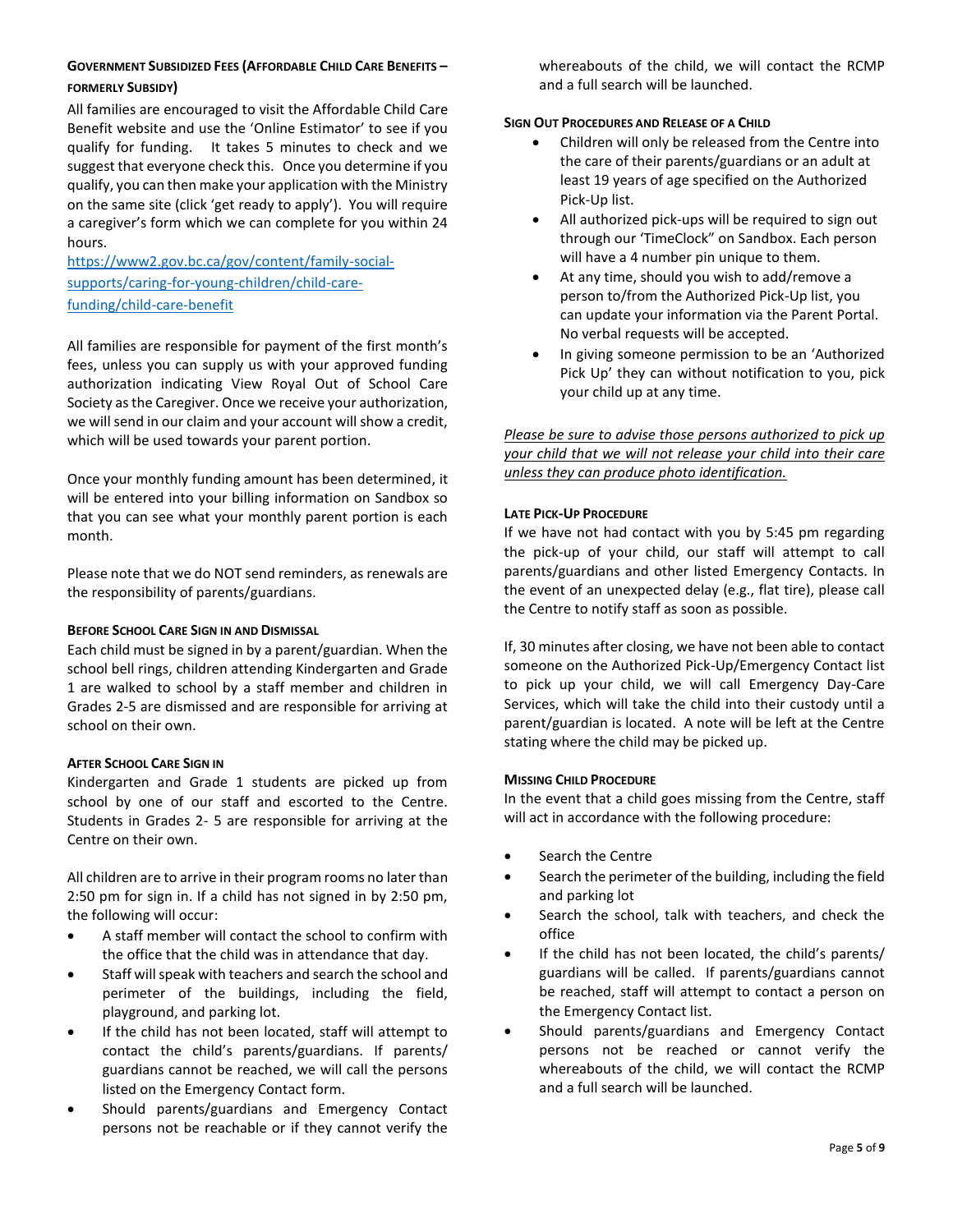#### **CUSTODY AND SEPARATION AGREEMENTS**

Formal Custody and Separate documentation must be provided by the enrolling parent/guardian to ensure the safety of your child. Staff cannot deny a parent access to his or her child unless we have a copy of the court order denying or limiting the parent's access. Should you have a court order, it is your responsibility to provide us with a copy upon registration.

**FINES AND PENALTIES** Late Pick Up \$30.00 for each 15 minutes per family Late Payment Fees or Fines \$10.00 per day Failure to give 1 months' notice when withdrawing from program 1 months' fees

# **LATE PICK-UP FEES**

In the event that you arrive after our closing time of 5:45 pm, you will be charged \$30.00 (per family) for every 15 minutes, or portion thereof, that your child remains at the Centre.

Late pick-ups are monitored and repeated incidents are reported to the Parent Board and could result in the loss of your space in the program. If payment has not been received in 10 business days, your account will be billed \$25.00 per child every 30 days thereafter.

# **LATE PAYMENT FEES**

If we have not received your payment by the  $2^{nd}$  business day of the month, your account will be charged a \$10.00 per day late fee and is due upon payment of your fees which you will see Parent Portal via Sandbox under the 'billing' tab.

If we have not received your monthly fees by the end of the 5<sup>th</sup> business day, your space will be frozen as of the next day and your child may not attend our programs until payment has been received in full. The late fee of \$10.00 per day will continue to be charged until payment has been received.

If payment has not been received by the  $10<sup>th</sup>$  business day of the month, the Society will advise you in writing of the status of your space in the program. In this instance, the Society reserves to right to terminate your space in the program.

In the event that one parent/guardian fails to pay their monthly portion, the other parent/guardian listed on the registration documents will be responsible for payment of these fees. For further information, please contact the Manager.

# C**HILD ABSENCES**

If your child is not attending any of our programs, it is your responsibility to notify us as follows:

- 1. After School Care by 2:30 pm
- 2. Camp days by 8:30 am
- 3. Preschool by 8:30 am

Notification is required via the Parent Portal on Sandbox or you are welcome to stop into our Centre to advise us in person. Families wishing to phone in a child's absence may speak to a Team Lead or Manager. When calling by the times noted above, you will be asked your name and your TimeClock code which we will verify before marking your child away. We will NOT accept voicemail messages.

Should your child have a medical/dental appointment, is injured and/or is sick, etc. throughout the day (school hours) and is picked up at school that day, it is your responsibility to notify us in anyone of the formats noted above.

*As our Society is not a part of School District 61, View Royal Elementary cannot share information they have received via Safe Arrival, phone call and/or emails. It is your responsibility to contact us directly.* 

Should your child be absent from the program due to illness, holidays, etc., refunds or reimbursements will not be granted.

| <b>Fines - Breach of Societies Policies</b>   |                                 |  |
|-----------------------------------------------|---------------------------------|--|
| <b>FIRST OFFENCE</b><br>written notification  | \$50.00 FINE (per family) plus  |  |
| <b>SECOND OFFENCE</b><br>written notification | \$100.00 FINE (per family) plus |  |
| <b>THIRD OFFENCE</b>                          | \$150.00 FINE (per family) plus |  |
| written notification.                         |                                 |  |

Our Parent Board will discuss the matter and the family will be advised (case by case)

*\*\*You have the right to appeal any fine. All appeals must be submitted via email to admin@viewroyalosc.com or directly to the Parent Board at VROSC.PAC@gmail.com. The Parent Board will review your appeal at their next scheduled meeting.*

# **WITHDRAWING YOUR CHILD FROM THE PROGRAM**

ALL notifications to withdraw your child from our programs must be done in writing (preferably through the Parent Portal on Sandbox). Notice must be received one full month prior to the month on which you would like to terminate care (for e.g., on or before February  $1<sup>st</sup>$  if you would like to terminate care effective March  $1<sup>st</sup>$ , we do not accept midmonth notices)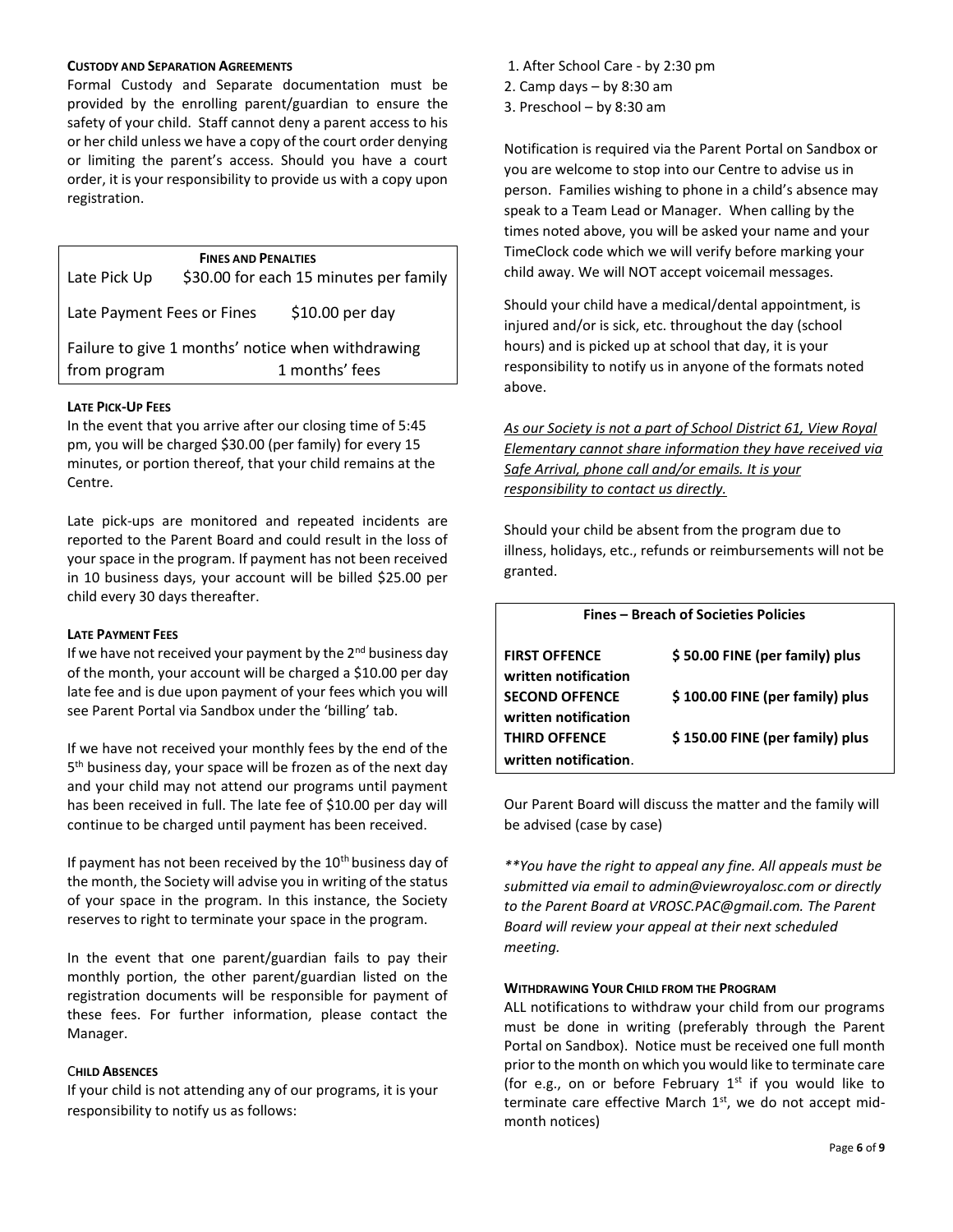Should insufficient notice be given, you will be billed one month's fees.

Spring and Winter camps may require a non-refundable deposit, announced prior to registration. Should you wish to cancel your space after notification of registration, you will be reimbursed only if another family requests the space.

#### **TERMINATION OF SERVICES**

The Parent Board may revoke your child's program space due to:

- 3 or more late payments, absent fines, late pick-ups and/or returned payments;
- Non-payment of fees;
- Inability of the child or family to follow policies, procedures and expectations of the program; or
- Inability of the program to meet the needs of the child or family.

If a child or family is facing the possibility of termination due to an inability of the child or family to follow policies, procedures, or expectations of the program, or if the program is unable to meet the needs of the child or family, the Manager will notify the family of this possibility as soon as possible. The Parent Board will give one month's notice, in writing, when terminating services. However, if termination of services is due to non-payment of fees or the safety of children or staff, no notice is required. The Centre retains the right to terminate services immediately and without notice should the safety of the child, other children, or staff be jeopardized.

# **MEDICAL INFORMATION**

We require immunization documents for each child, unless indicated on your child's registration forms. If your child is not immunized, you must remove your child from our programs if there is a suspected or confirmed outbreak of a communicable disease. Your child may return to our programs once we receive a written medical note stating that the child can return safely.

# **MEDICATION**

Prescription or non-prescription medication required by your child may be administered by program staff. Medication must be in the original container, labelled with your child's name, and accompanied by a completed and signed Permission to Administer Medication or Permission to Self-Administer Medication form, available from the Centre. Staff are not permitted to give medications in dosages that exceed those on the physician's prescription or manufacturer's label, even if the parent/guardian indicates such on the permission form. Staff may refuse to accept the responsibility of administering medication if they do not feel capable of doing so safely.

All medications are to be stored in our medication box which is under lock and kept out of reach of the children (an exception being epi-pens which the child should have on their body).

# **ILLNESS**

Staff will contact you should your child arrive, or become, ill while at the program. If your child exhibits severe cold symptoms, fever, vomiting, suspicious rash, or diarrhea, you will be contacted and required to pick up your child immediately.

Parents/guardians are required to inform our Team Leads and/or Manager if their child has contracted a communicable disease (for example, chicken pox, impetigo, strep throat, scarlet fever, head lice). Children returning to the program after having a communicable disease must have met the criteria for treatment as per our policies. Our website links to HealthLinkBC for further recommended treatments. In some instances, a note from the child's doctor may be required before the child is permitted to return to the program.

[\( https://www.healthlinkbc.ca/\)](https://www.healthlinkbc.ca/)

# **ACCIDENTS OR INJURIES**

In the event that a child is injured while at the program, staff and/or management will assess the severity and nature of the injury. Minor injuries, such as bumps, bruises, small scrapes, and surface cuts, can and will be tended to by staff and brought to the attention of the parent/guardian upon pick-up. If staff believe that an injury requires emergency medical attention, an ambulance may be called or the attention of a physician sought.

Any injury requiring emergency medical care will be reported to the child's parents/guardians immediately and to Island Health Authority within 24 hours.

# **DISCIPLINE POLICY**

Techniques such as redirection, discussion, and taking time away from the group will be implemented to help children understand and follow Centre rules and expectations.

Staff are not permitted to subject children to any form of physical punishment (shaking, shoving, spanking, hitting, etc.), verbal or emotional abuse (belittling, degrading, humiliating comments, etc.), or to deny physical necessities as a form of punishment (food, toileting, etc.).

If a child displays behavior that endangers the safety of other children, staff or themselves, the child may be asked to move to a safe area. Only as a last resort and when there is an imminent risk to the health and safety of children in care may any type of restraint be used. This restraint would only be used until the child has regained self-control. The emergency use of a restraint will be reported to the child's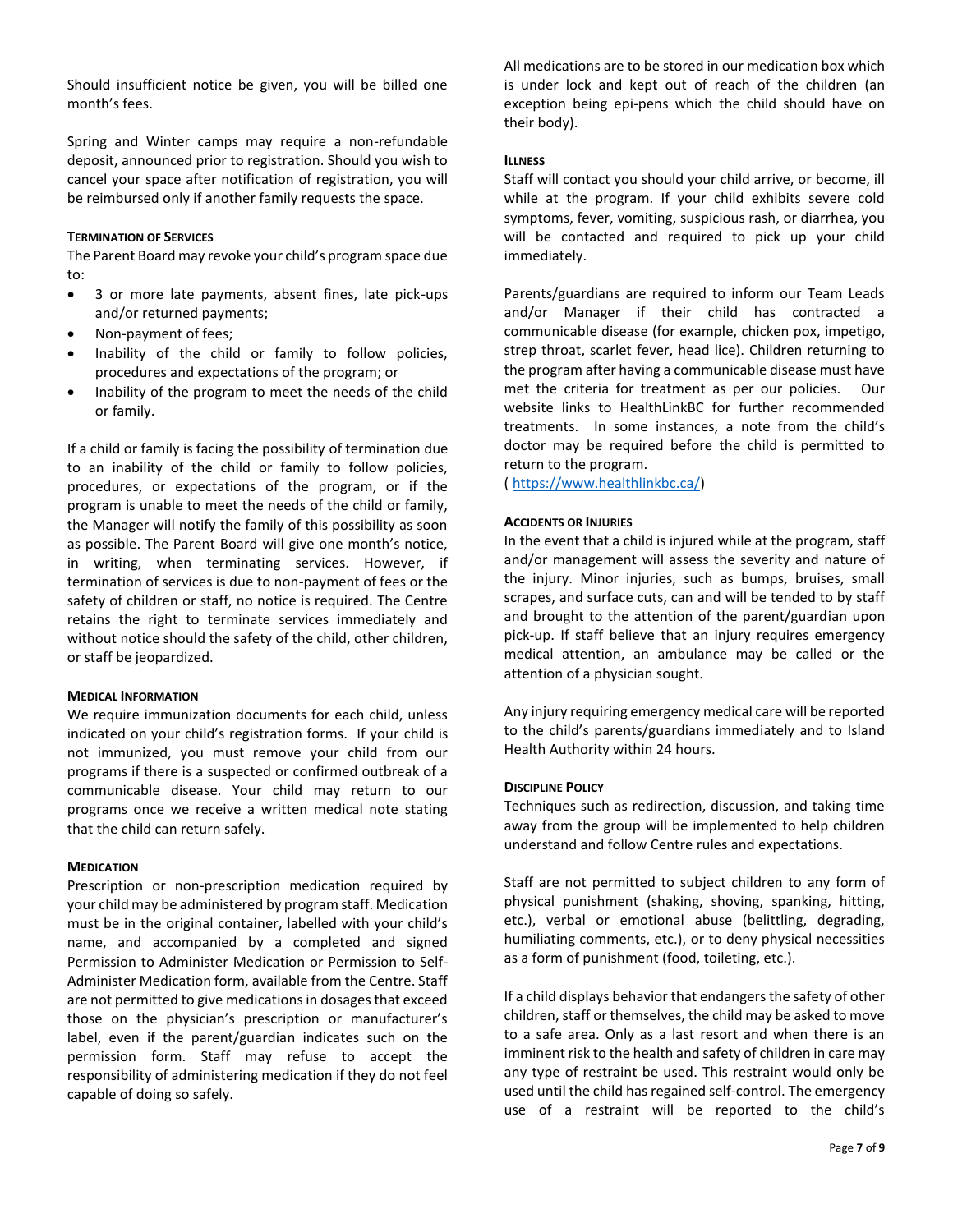parents/guardians immediately and to Island Health Authority within 24 hours.

We make every attempt to work with children and families to manage and resolve behavioral issues. Our staff will observe the following process:

- 1. Parents/guardians will be verbally notified of their child's inappropriate behavior.
- 2. If problems persist, the child and parent/guardian will meet with the Team Leads to discuss concerns and solutions.
- 3. If, after the aforementioned discussion, the child is still having difficulties functioning safely in the program, parents/guardians will be contacted in writing by the Team Leads and/or Manager, with a copy of the letter going to the Parent Board.
- 4. Should problems persist, the Society may remove the child from the program.

Our staff will respect and adhere to the above process; however, immediate dismissal from the program may be required depending on the nature or severity of an incident.

# **CHILD ABUSE**

Staff are not permitted to subject children to any form of physical punishment (shaking, shoving, spanking, hitting, etc.), verbal or emotional abuse (belittling, degrading, humiliating comments, etc.), or to deny physical necessities as a form of punishment (food, toileting, etc.).

Any staff member or volunteer suspected of abuse will be immediately removed from the facility and investigated accordingly.

Any incidence of suspected child abuse will be documented and reported to the managers and Ministry of Children and Family Development: Child Protection immediately and without reservation.

# **SMOKING AND SCENTS**

By law, smoking is not permitted on the grounds of View Royal Elementary School or inside our Centre.

Due to health concerns arising from exposure to scented products, the View Royal Out of School Society has instituted a policy to provide a scent-free environment for all children and employees. Please refrain from wearing personal care products (e.g., perfumes or lotions) that are heavily-scented.

# **SUSPECTED IMPAIRMENT**

The View Royal Out of School Care Society will take every reasonable precaution to prevent any person unable to provide care from gaining access to a child. If our staff believe that a child's safety may be at risk due to suspected impairment of a pick-up person, they will offer to call a taxi, or contact a relative or friend of the family to pick up both the person and child. As required by law, our staff may call Child Protection Services and/or the police in the event that a child is taken off premises by a person suspected of being impaired.

# **FOOD AND DRINKS**

Our program promotes healthy eating and nutrition. Every afternoon, we provide children in the After School Care program with a healthy, nutritious snack, composed of items from multiple food groups. Safe drinking water is available for all children at all times.

Our White Board in the kitchen area will have weekly snacks listed. If your child has specific nutritional requirements or allergies, we will ensure that all staff understand and comply with any restrictions. In some cases, due to the nature of the restrictions, the family may choose to bring in their own snacks for the child. Further, families are permitted to send additional snacks to complement those given by the program. Children are not permitted to share food at any time while at the Centre.

Please note that our Centre is Nut Aware, meaning that we will not provide children with snacks containing nuts or nut products and we encourage families to refrain from sending such snacks to be consumed by their children at the Centre.

# **PERSONAL TOYS AND ITEMS**

We encourage children at Out of School Care to play with toys and items supplied by the program. We ask that all personal items, with the exception of books, remain at home or in children's backpacks – children will not be permitted to play with items or games from home while at Out of School Care. Any reading material that your child wishes to bring must be appropriate for children of all ages.

Upon request, program staff may store equipment, school projects, and other belongings transported from school to home until sign-out.

Please ensure that you leave an extra set of clothes as well as indoor footwear at the Centre. Please label these items.

Staff members are not responsible for lost, stolen, or damaged personal items.

# **SCREEN TIME**

As per licensing policies, children who are in attendance for a program that is 2 hours or less in duration will not have access to computers, tablets, or tv. Children who are in attendance for a program that is 3 hours or longer may have access to computers, tablets or movies as per the leader's discretion. On average, we play around 4 movies per school year.